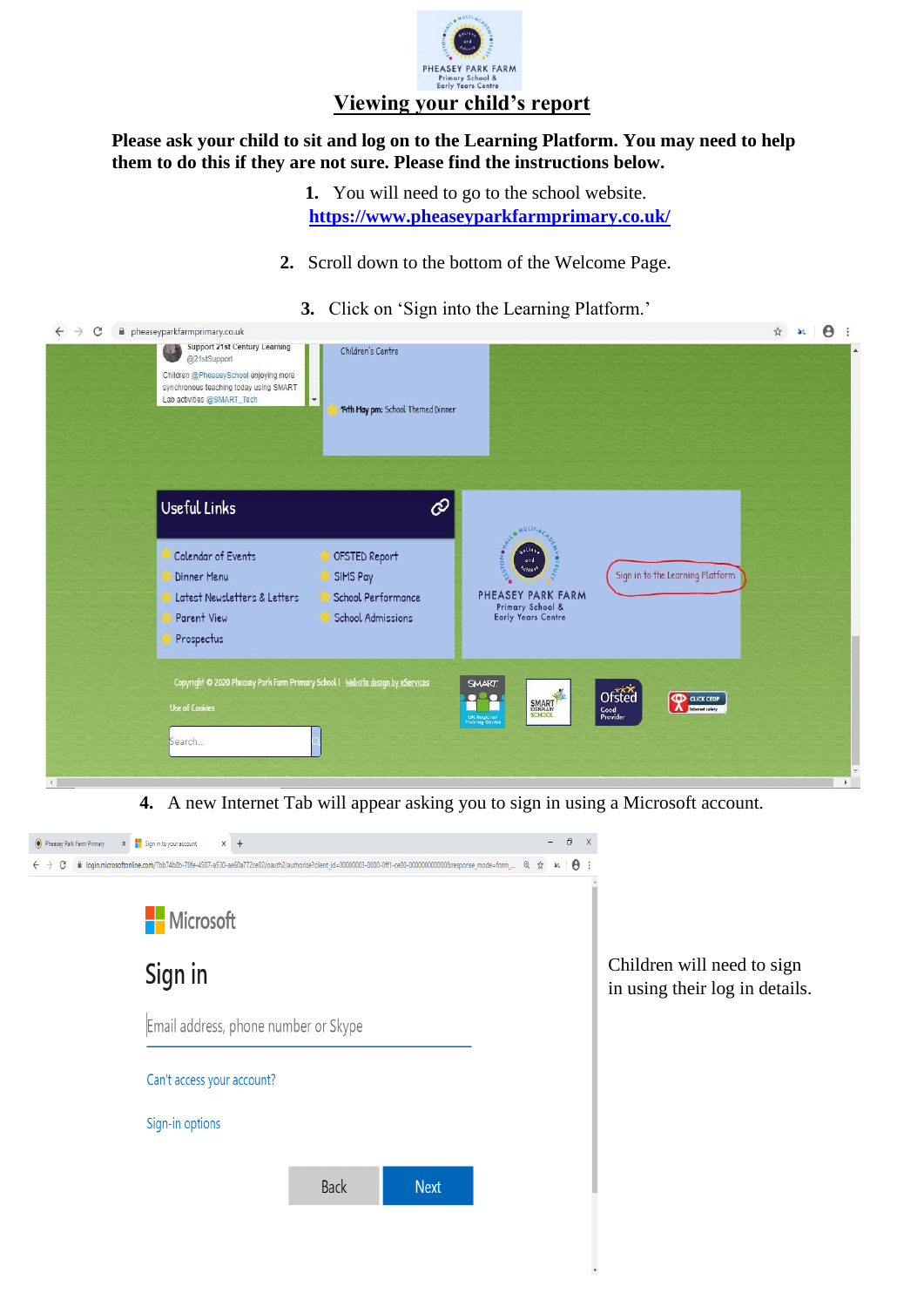- **5.** Click, 'Next' when you have typed your child's email.
	- **6.** You will now need to type your child's password.

|              |                    | Pheasey Park Farm Primary | $\times$ $\blacksquare$ Sign in to your account | $\times$ + |                                                                                                                                                             |  |     | σ                     | $\times$ |
|--------------|--------------------|---------------------------|-------------------------------------------------|------------|-------------------------------------------------------------------------------------------------------------------------------------------------------------|--|-----|-----------------------|----------|
| $\leftarrow$ | C<br>$\rightarrow$ |                           |                                                 |            | ■ login.microsoftonline.com/7bb74b0b-70fe-4507-a530-ae60a772ce02/oauth2/authorize?client_id=00000003-0000-0ff1-ce00-0000000000000008response_mode=form_ @ ☆ |  | ac. | $\boldsymbol{\Theta}$ |          |
|              |                    |                           | <b>Nicrosoft</b>                                |            |                                                                                                                                                             |  |     |                       |          |
|              |                    |                           |                                                 |            | ← <del>Sange</del> @pheasey.org.uk                                                                                                                          |  |     |                       |          |
|              |                    |                           |                                                 |            | <b>Enter password</b>                                                                                                                                       |  |     |                       |          |
|              |                    |                           | Password                                        |            |                                                                                                                                                             |  |     |                       |          |
|              |                    |                           | Forgotten my password                           |            |                                                                                                                                                             |  |     |                       |          |
|              |                    |                           |                                                 |            | Sign in                                                                                                                                                     |  |     |                       |          |

## **7.** You are now on the Learning Platform Home Page.



**9.** Select the Year Group your child is currently in.

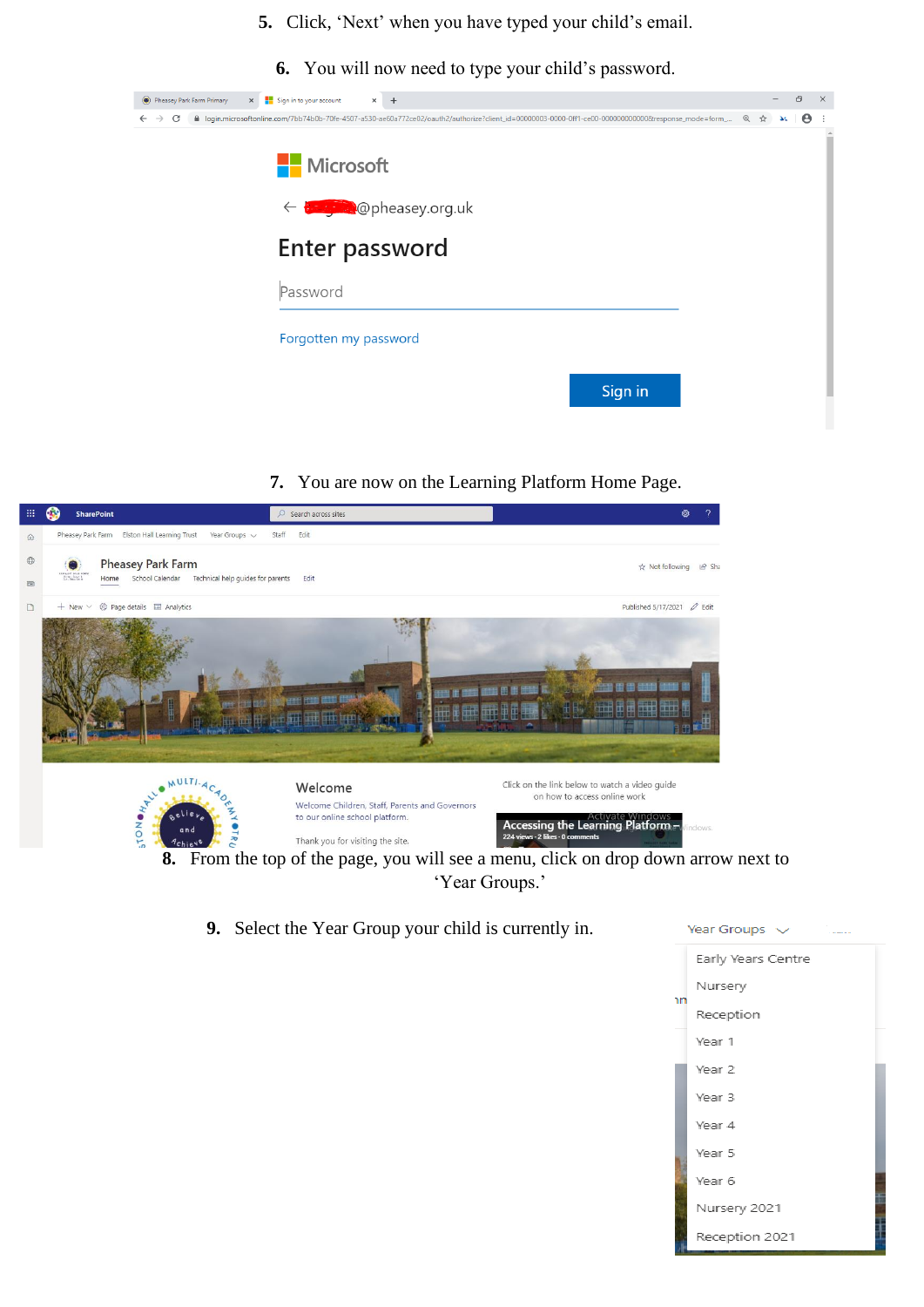## **10.** Scroll down to the Links section on the Year Group page. Click on 'Class Sites'

| Links |             |                           |                 |             |                  |             |                           |
|-------|-------------|---------------------------|-----------------|-------------|------------------|-------------|---------------------------|
|       | Class Sites | Dr,                       | Handwriting     | $\bigoplus$ | Online Resources | $\bigcirc$  | PE Activities             |
|       | Portfolio   | 吧                         | PowerPoint Live | 匾           | School Calendar  | $\boxed{?}$ | School Council Suggestion |
| G     | Sway        | $\langle \hat{Q} \rangle$ | Transition      | 動           | Year Group Team  | Nj          | Year Group Notebook       |

**11.** You will then need to click on the class that your child belongs to.

|                                   |              | <b>WELCOME TO YEAR 4</b> |  |
|-----------------------------------|--------------|--------------------------|--|
| <b>Class Sites</b>                |              |                          |  |
|                                   |              |                          |  |
| <i>የ</i> ኢ <sup>ዩ</sup> Class 4AY | he Class 4LB | hat Class 4TO            |  |
|                                   |              |                          |  |

**12.** When you are on the Class Site, scroll down to 'Links' section.

| Links          |                |                                 |            |           |                 |   |                 |
|----------------|----------------|---------------------------------|------------|-----------|-----------------|---|-----------------|
| N <sub>1</sub> | Class Notebook | 動                               | Class Team | G         | Portfolio       | 吧 | PowerPoint Live |
| $\mathbf{G}$   | Sway           | $\langle \hat{\varrho} \rangle$ | Transition | $\otimes$ | Year Group Site |   |                 |
|                |                |                                 |            |           |                 |   |                 |

**13.** Click on 'Class Notebook'

 $\xi \leftrightarrow G$  a pheaseyparkfarmschool-my.sharepoint.com/personal/lbegum\_pheasey\_org\_uk/\_layouts/15/Doc.aspx?sourcedoc=(e3ce80ff-0796-4b8b-843e-77aa2a6f9ec1)&action=... Q  $\star$  3c  $\bigcirc$  $\frac{111}{111}$  OneNote | L Begum > 4LB  $4LB$  $Q$  L Begun Home Insert Draw View Help **14.** On the left-hand Open in app  $Q$  Tell me what you want to do File Class Notebook  $\bigcirc$   $\bigcirc$  Share side, you will see a  $9 - 9 - 5$  $\alpha$  $4LB$ range of different Welcome to Class Notebook Welcome to Class Notebook Welcome tabs. Select the Collaboration Space FAQ : OneNote Class Note.. Your OneNote Class Notebook is a digital notebook for the whole class to store text, images, folder which has Content Library Try out a Staff Notebook handwritten notes, attachments, links, voice, video, and more. Each OneNote Class Notebook is organized into three parts: your child's name > student USER test 1. **Student Notebooks** — a private space shared between the teacher and each individual student. Teachers access every student notebook while student aca only see their own.<br>
2. **Content Library** — a read-only space where on. > Test-Teache

 $+$  Page

 $+$  Sectio

This will take you to your child's OneNote.